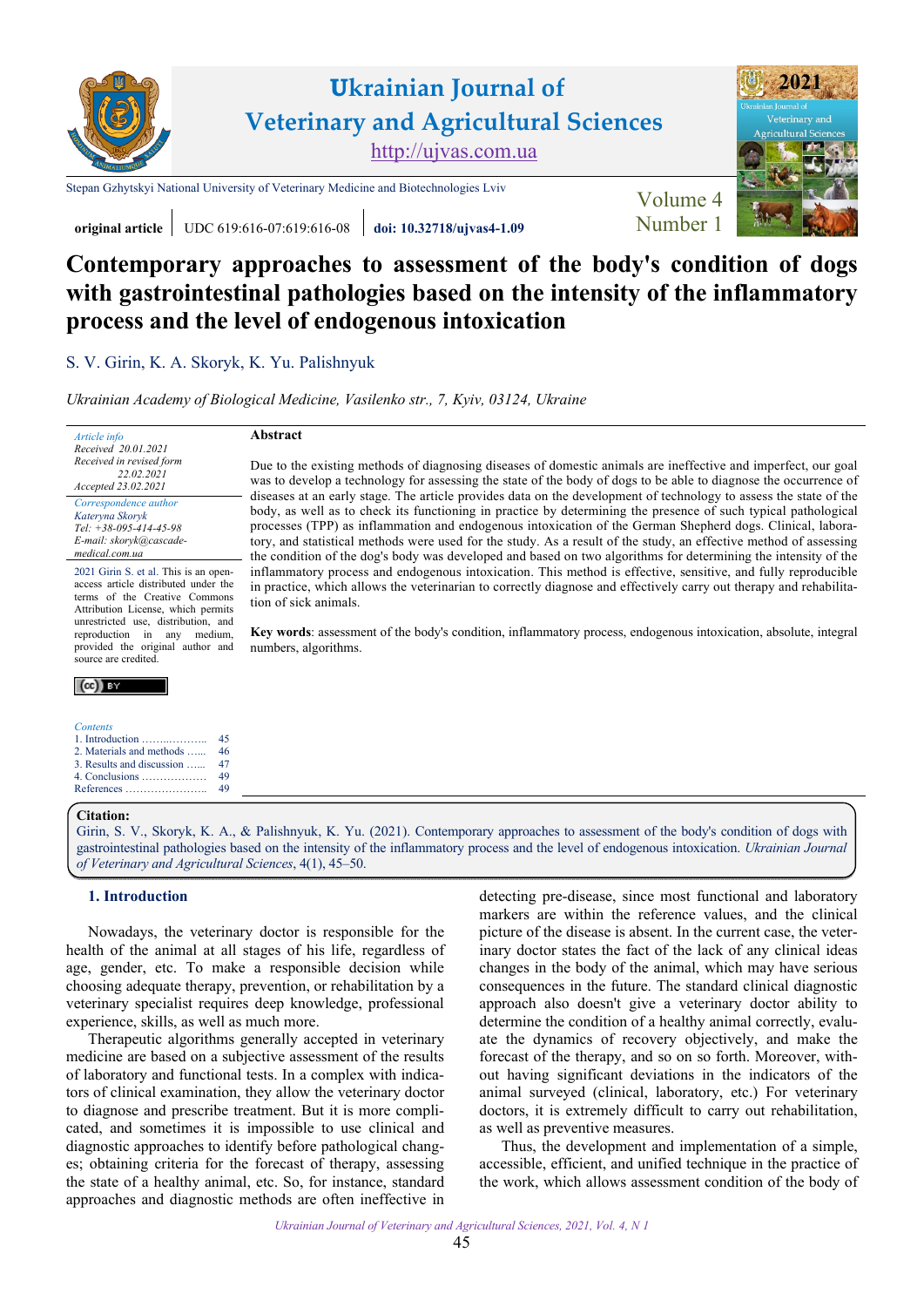<span id="page-1-0"></span>the animal realistically, and it doesn't depend on age, gender, clinical status, etc.

At present, contemporary veterinary practice requires publicly available techniques to determine the condition of the body as a holistic biological system. The veterinarian must follow the basic principle – to treat the patient's organism but not a disease. It means that he needs to be able to assess the condition of a holistic organism in the dynamics, and not to track the symptoms, the level of functional, laboratory, and other numbers, control the function of organs or systems. An effective technology assessment of the body's condition is fundamental to a veterinary doctor, either for solving therapy problems or prevention and rehabilitation.

Any animal disease is created by typical pathological processes (TPP), such as inflammation, endogenous intoxication, impaired immune protection, metabolism disorder, power supply, etc. [\(Kryzhanovskij, 2002;](#page-5-0) [Borgarelli et al.,](#page-4-0) [2004;](#page-4-0) [Borgarelli et al., 2012](#page-4-0); [Varkholiak & Gutyj, 2020;](#page-5-0) [2021;](#page-5-0) [Stybel et al., 2021](#page-5-0); [Konstantinidis et al., 2021\)](#page-5-0). Effective and timely detection of the presence and determination of the direction of the TPP is the key to success in the prevention, treatment, and rehabilitation of multiple diseases. It was this approach that was based on the technology to the evaluation of the body's condition. It was certainly difficult to make development for the absence of unified algorithms for estimating the intensity of the inflammatory process and endogenous intoxication of animals.

Consequently, the purpose of our study was to develop technology for assessment of the body's condition, as well as to test its functioning in practice by defining the presence of such TPP as an inflammatory process and endogenous intoxication of the German Shepherd dogs.

#### **2. Materials and methods**

The research was taken in the veterinary clinic and the laboratory "Four paws" (Kyiv).

According to the research, 20 German Shepherd breed dogs were chosen between 5 to 8 years, which were divided into two groups. An experimental group of animals (10 head of animals) – made animals with the gastroenterological pathology, most common in the conditions of the city of Kyiv, the therapy (group  $N_2$  1) and the control group (10 head of animals) are healthy animals (group  $\mathcal{N}_2$ ).

In 10 dogs with gastroenterological pathology (group  $N<sub>2</sub>$  1), blood was picked on the first day of the study (before treatment) and in two weeks, after the end of treatment, 10 healthy dogs – blood was selected only once at the beginning of the study (group  $\mathcal{N}$  2).

In animal groups № 1 and № 2, the following indicators of the complete blood count (CBC) were identified: the percentage of neutrophils, lymphocytes, monocytes, eosinophils, as well as erythrocytes sedimentation rate (ESR) ([International Council…, 1993](#page-5-0)). Moreover, animals of groups № 1 and № 2 identified such biochemical indicators as the activity of aspartate transaminase (AST) and alanine transaminase (ALT), the concentration of C-reactive protein (CRP) ([Provan & Krentz, 2002](#page-5-0)).

On the basis of results of the absolute and relative research, integral hematological indicators were calculated: the leukocyte index of intoxication (LII) index of the ratio of leukocytes and the ESR (IRLESR), Index of the ratio of lymphocytes and monocytes (IRLM), blood leukocyte shift

index (BLSI), The Garkavi Index (GI), the allergy index (AI) [\(Mustafina et al., 1999;](#page-5-0) [Suhorukov et al., 2007;](#page-5-0) [Gabunshhina, 2012](#page-4-0); [Speranskij et al., 2009;](#page-5-0) [Zhukov et al.,](#page-5-0)  [2017](#page-5-0)). Using unique biochemical numbers, the coefficient where the De Ritis Ratio (AST/ALT) was calculated, as well as the measure of the activity of transaminase AST+ALT [\(Panchyshyn et al., 2014\)](#page-5-0).

To define the level of one of the central TPP as inflammation, the integral algorithm was created (Table 1), the prototype that is given in the article [\(Smiian et al., 2020\)](#page-5-0). The effect of endogenous intoxication was determined using the integral level of intoxication (LII) [\(Akalaev et al., 2013\)](#page-4-0). To the evaluation of LII, the arithmetic averages were managed from the calculation of the changing degree of the analyzed indicators (Table 2). An assessment of the intensity of endogenous intoxication was transferred using the criteria shown in chart 3. The prototype of this algorithm is added to the article ([Akalaev et al., 2013\)](#page-4-0).

The statistical process of the results was invented using the student's t-test, as well as nonparametric criteria of signs G [\(Lapach et al., 2001\)](#page-5-0). For all types of analysis, obtained data was experimentally estimated as statistically reliable at  $P < 0.05$ .

## **Table 1**

Integral assessment of the intensity of the inflammatory process in dogs in terms of the level of the SRP, ESR and the leukocyte formula

| Indicator                              | Description          |
|----------------------------------------|----------------------|
| CRP 0-6 mg/l, ESR, but the leukocyte   | No inflammatory      |
| formula in norms                       | process              |
| CRP 6-35 mg/l or a slight deviation of |                      |
| the ESR or any indicator of the        | Low inflammatory     |
| leukocyte formula at the normal level  | process              |
| of the CRP and ESR                     |                      |
|                                        | Inflammatory process |
| CRP 35-300 mg/l                        | of medium intensity  |
|                                        | Inflammatory process |
| $CRP > 300$ mg/l                       | of high intensity    |

#### **Table 2**

Integral assessment of the level of endogenous intoxication

| Indicator    | Degree of change of indicators (score) |               |               |        |  |
|--------------|----------------------------------------|---------------|---------------|--------|--|
|              |                                        |               |               | Ш      |  |
| LII, c.u.    | $0 - 2.03$                             | $2.04 - 3.05$ | $3.06 - 5.05$ | >5.05  |  |
| IRLESR, c.u. | $0 - 0.39$                             | $0.40 - 1.05$ | $1.06 - 2.05$ | >2.05  |  |
| IRLM, c.u.   | >5.01                                  | $5.00 - 3.70$ | $3.71 - 1.50$ | < 1.50 |  |
| ALT, U/l     | $0 - 60$                               | $61 - 75$     | $76 - 83$     | >83    |  |
| AST, U/l     | $0 - 75$                               | $76 - 85$     | $86 - 93$     | >93    |  |

#### **Table 3**

Identification and assessment of the intensity of endogenous intoxication depending on LII

| Indicator of LII | Assessment of the level of<br>endogenous intoxication |  |  |
|------------------|-------------------------------------------------------|--|--|
|                  | Norme                                                 |  |  |
| $0-0.99$         | Low                                                   |  |  |
| $1 - 1.99$       | Medium                                                |  |  |
| $2 - 2.99$       | High                                                  |  |  |
|                  | Critical                                              |  |  |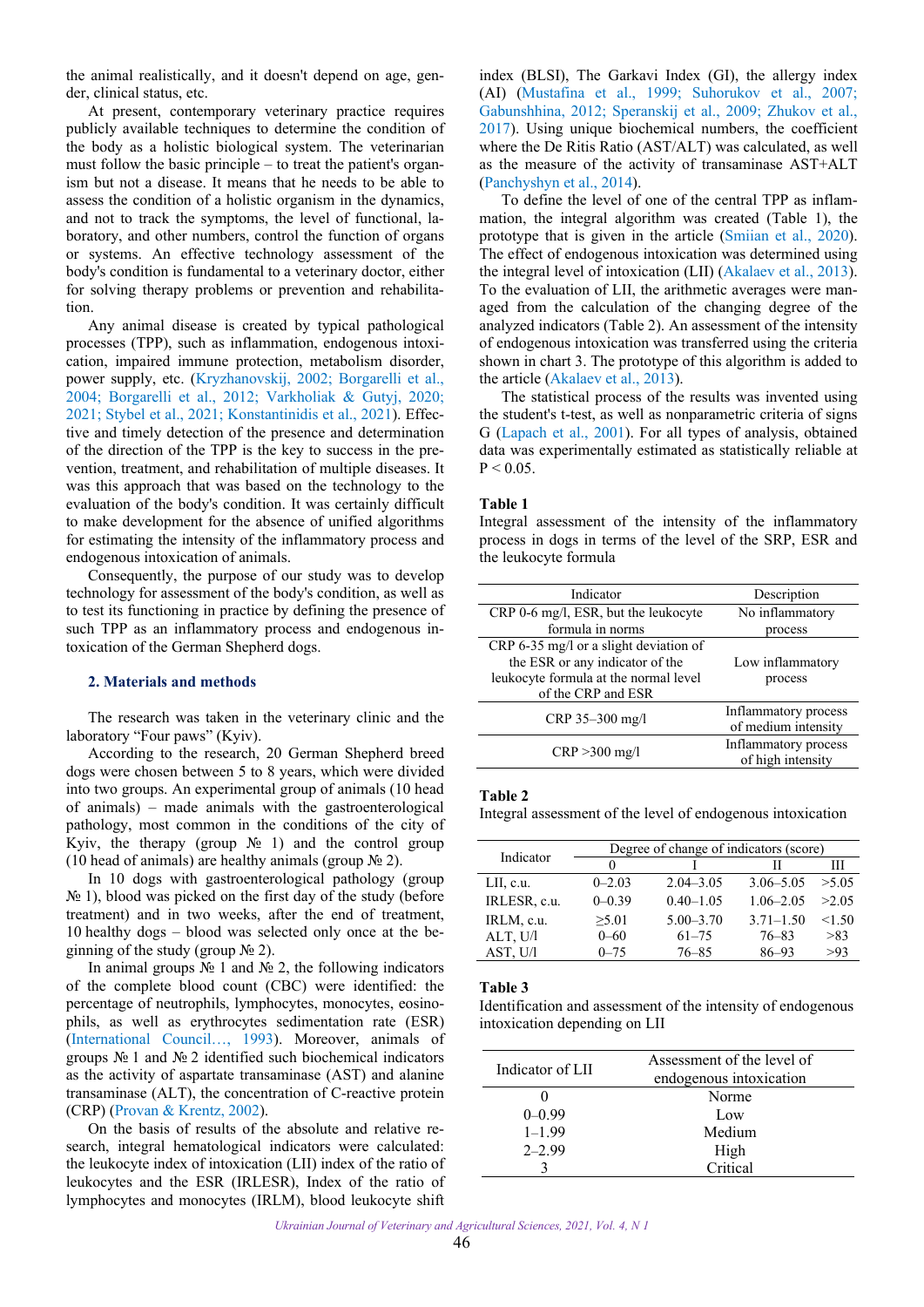## <span id="page-2-0"></span>**3. Results and discussion**

The huge majority of animal diseases are TPP such as in-flammation and endogenous intoxication ([Kryzhanovskij,](#page-5-0) 2002). In our experiment, we carried out the determination and assessment of the TPP data using the proposed algorithms (tables 1, 2, 3). For their development and approbation, a literary search was accomplished (Kryzhanovskij, [2002;](#page-5-0) [Speranskij et al., 2009](#page-5-0); [Akalaev et al., 2013;](#page-4-0) [Smiian et](#page-5-0) [al., 2020](#page-5-0)), as well as an analysis of absolute and relative hematological and biochemical parameters. Some of the results of our research are included in this article and are shown in table 4. Their statistical analysis made it possible to reveal in the blood of sick animals (group №1 before treatment) an increased content of stab neutrophils by 2.4 times. Two weeks later, after the therapy, this indicator stabilized at the control level, it became possible to decrease it by a factor of 2.2 times (table 4). Such dynamics may indicate the presence of an inflammatory process of sick experimental animals. Unfortunately, this conclusion can only be drawn from a change in one indicator with a certain

degree of probability. However, the assumption has been confirmed in other changes of CBC. In particular, a significant increase in ESR was revealed in sick dogs in the first group before treatment by 3.3 times. After the therapy, this indicator decreased 2,6 times to achieve the control level (table 4). It is important to emphasize that ESR has been recently assigned the role of a "marker of inflammation" in the body. However, the versatility of this role is now being questioned.

The concentration of C-reactive protein in the blood is considered by some authors to be one of the markers of the inflammatory process of various etiology, localization, and strength [\(Korppi et al., 1997;](#page-5-0) [Sivaraman et al., 2004;](#page-5-0) [Weitkamp & Achner, 2005\)](#page-5-0). That's why this indicator was used by our team in the study, as one of the markers of the presence of this TPP. As a result, a significant excess of CRP in the blood of animals of group № 1 before treatment was revealed (by 7.7 times). This may indicate the dog's intense inflammatory process in this group. Treatment led to the concentration of CRP (5.8 times) to the level of control in animals group № 1 after treatment (Table 4).

## **Table 4**

The value of absolute blood counts of the German Shepherd breed dogs ( $M \pm m$ ,  $n = 10$ )

| Blood counts                   | Group $N_2$ 1 animals before<br>treatment | Group $N_2$ 1 animals after<br>treatment | Group $N_2$ 2 healthy animals<br>(control) |
|--------------------------------|-------------------------------------------|------------------------------------------|--------------------------------------------|
| Stab neutrophil, %             | $8.09 \pm 1.55$ ##                        | $3.60 \pm 0.72$ #                        | $3.31 \pm 0.79$                            |
| Segmentonuclear neutrophils, % | $61.96 \pm 6.92$                          | $68.30 \pm 2.84$                         | $67.85 \pm 2.63$                           |
| Lymphocytes, %                 | $21.48 \pm 6.07$                          | $22.10 \pm 2.52$                         | $23.69 \pm 2.44$                           |
| Monocytes, %                   | $3.78 \pm 1.91$                           | $3.00 \pm 1.20$                          | $2.08 \pm 0.73$                            |
| Eosinophils, %                 | $4.87 \pm 2.22$                           | $3.00 \pm 0.80$                          | $3.15 \pm 1.14$                            |
| ESR, mm/h                      | $12.96 \pm 2.73^{\text{\#H}}$             | $4.90 \pm 2.32^{\#}$                     | $3.92 \pm 0.72$                            |
| ALT, U/l                       | $61.27 \pm 10.89^{ \text{\#} \text{\#}}$  | $33.78 \pm 5.66^{\#}$                    | $28.52 \pm 4.04$                           |
| AST, U/l                       | $48.57 \pm 6.62^{\text{***}}$             | $30.51 \pm 6.65$                         | $24.33 \pm 4.60$                           |
| CRP, mg/l                      | $54.32 \pm 18.36$ ##                      | $9.31 \pm 1.22^{\#}$                     | $7.07 \pm 0.60$                            |

*Note*:  $# - P \le 0.05$  – significant difference between the mean values of blood counts of dogs before and after treatment;  $# + P \le 0.05$  – significant icant difference between the mean values of blood counts of dogs, group № 1 before treatment and group № 2 (control)

As we can see, individual indicators of the CBC (the content of stab leukocytes and ESR), as well as the concentration of CRP in the blood, only with a certain degree of probability can reveal the presence of an inflammatory process to a greater or lesser extent. Moreover, all of them, separately from each other, are unable to determine the intensity of a given TPP. In addition, today, none of the existing indicators can be considered an effective marker of inflammation. It is also important to note that at present, there is no generally accepted universal algorithm that would determine the presence and assess the intensity of the inflammatory process of any etiology and localization in dogs. It was assumed that an integrated approach would help to solve this problem. Certain steps have already been taken in this direction. So some authors, the role of universal marker indicators of inflammation are assigned to integral hematological indices [\(Suhorukov et al., 2007](#page-5-0); [Pisarev et al.,](#page-5-0) [2008\)](#page-5-0). The work we have done, shows no pretext for us to agree with this. As part of our study, the dynamics of six hematological indices of dogs were assessed. Integral hematological indicators such as LII, IRLM, BLSI, GI, and AI did not change. Only one of the hematological indices, the IRLESR of dogs in group № 1 for treatment exceeded the control values (group  $\mathbb{N}^2$  2 – healthy animals). According to our theory, the key role in this was played not by the hematological index itself – IRLESR, but by the ESR, which is used in its calculation (table 5). Therefore, today, integral indicators (indices and coefficients) cannot be considered as effective markers of the presence and assessment of the intensity of the inflammatory process. To figure out the problem, we have chosen further integration.

That is why an algorithm for the integral assessment of the intensity of the inflammatory process in dogs was developed and proposed using the integrated use of individual indicators of the CBC (leukocyte formula and ESR), as well as the concentration of CRP in the blood (table 1). All of them were not chosen by chance. As noted above, each of the indicators which were mentioned before was assigned the role of an indicator of inflammation to a greater or lesser extent. However, none of them can be considered an effective marker of the inflammatory process. In our opinion, the combination of separate indicators of the CBC (leukocyte formula and ESR), as well as the concentration of CRP in one algorithm for assessing inflammation, should ensure its reliable reproduction and assessment of intensity.

The results of the study of the integral definition of the inflammatory process, using the proposed algorithm (table 1), indicate the absence of inflammation in 10 healthy dogs of group № 2 (table 6). At the same time, all animals with gastroenterological pathology (group № 1) had an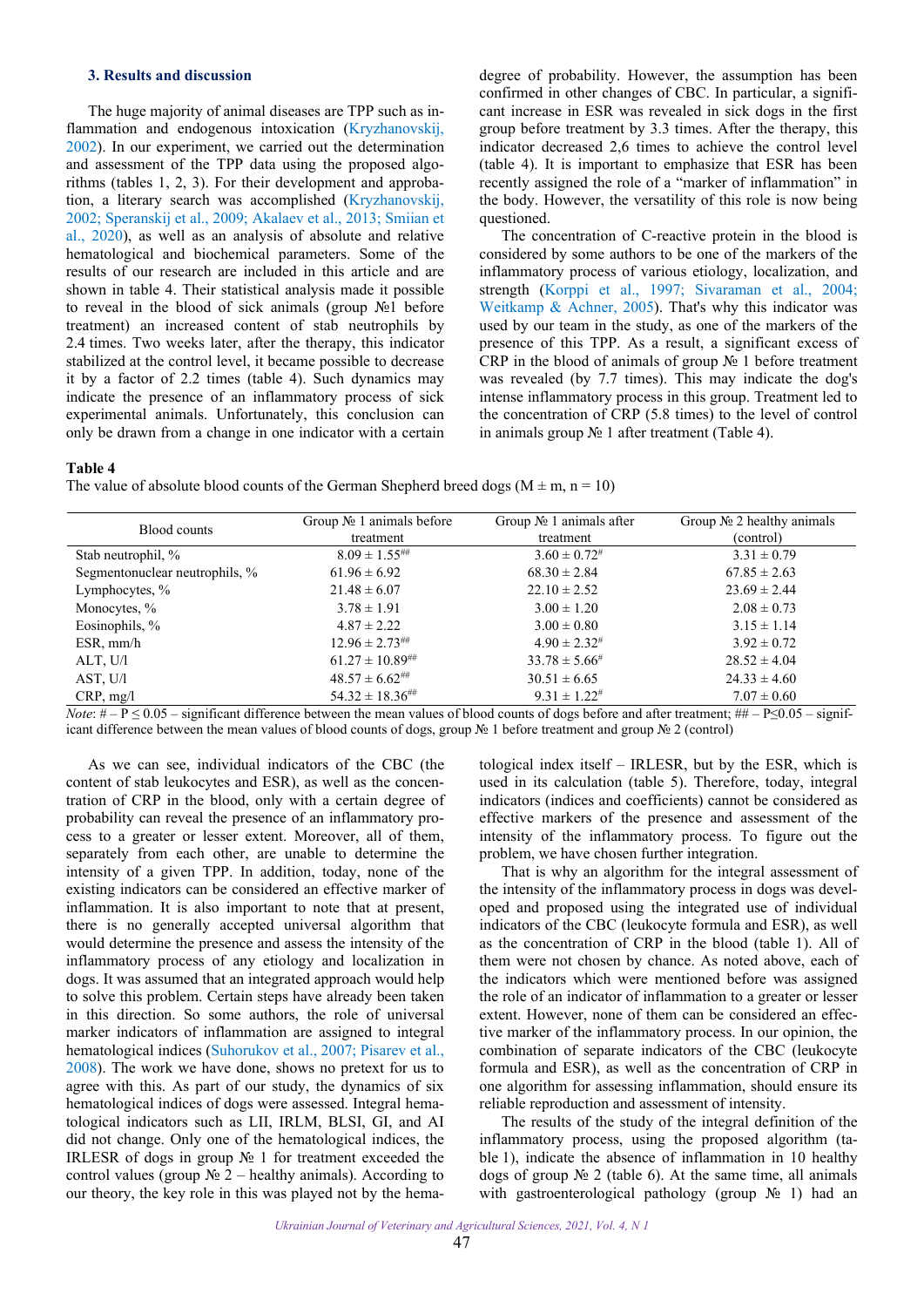inflammatory process before treatment. Simultaneously, in 7 dogs of this group, inflammation of low intensity was found, and in 3 dogs, replenishment was found of medium intensity (Table 6).

This was fully consistent with the clinical picture that was observed when the animals were admitted to the clinic. Signs and symptoms of various gastroenterological diseases were pronounced. The treatment that was carried out for 2

weeks gave positive results. The clinical picture significantly improved in 8 dogs (group № 1 after treatment), which can be characterized as complete recovery. On the one hand, using the algorithm for the integral assessment of the intensity of inflammation, this TPP was not detected in them. On the other hand, in two dogs from group  $\mathcal{N}_2$  1 after treatment, there were signs of a further course of the disease against the background of an inflammatory process (table 6).

#### **Table 5**

Values of integral indicators of the German Shepherd dogs ( $M \pm m$ , n = 10)

| Indicator     | Group $N_2$ 1 animals before treatment | Group $N_2$ 1 animals after treatment | Group $N_2$ 2 healthy animals (control) |
|---------------|----------------------------------------|---------------------------------------|-----------------------------------------|
| LШ            | $2.42 \pm 0.68$                        | $2.62 \pm 0.35$                       | $2.50 \pm 0.31$                         |
| <b>IRLESR</b> | $12.93 \pm 2.47$ ##                    | $6.90 \pm 1.32^{\#}$                  | $3.93 \pm 0.72$                         |
| <b>IRLM</b>   | $9.75 \pm 7.72$                        | $9.50 \pm 4.10$                       | $14.71 \pm 7.10$                        |
| <b>BLSI</b>   | $0.36 \pm 0.11$                        | $0.34 \pm 0.05$                       | $0.35 \pm 0.05$                         |
| GI            | $0.37 \pm 0.14$                        | $0.33 \pm 0.05$                       | $0.36 \pm 0.05$                         |
| AI            | $0.37 \pm 0.11$                        | $0.34 \pm 0.05$                       | $0.37 \pm 0.04$                         |
| AST+ALT       | $109.84 \pm 17.01$ ##                  | $64.29 \pm 11.95^{\#}$                | $52.85 \pm 8.31$                        |
| AST/ALT       | $0.81 \pm 0.06$                        | $0.90 \pm 0.13$                       | $0.85 \pm 0.10$                         |

Note:  $# - P \le 0.05$  – significant difference between the mean values of blood parameters of dogs before and after treatment; ## – P  $\leq$  0.05 – significant difference between the mean values of blood parameters of dogs group  $\mathbb{N}_{\geq}$  1 for treatment and group  $\mathbb{N}_{\geq}$  (control)

#### **Table 6**

The presence and intensity of the inflammatory process of the German Shepherd dogs

| Animals | Group $N_2$ 1 animals | Group $N_2$ 1 animals | Conclusion on the condition of the    | Group $N_2$ 2 healthy |
|---------|-----------------------|-----------------------|---------------------------------------|-----------------------|
| No.     | before treatment      | after treatment       | animal after 2 weeks of treatment     | animals (control)     |
|         |                       |                       | healthy animals                       |                       |
|         |                       |                       | it is necessary to continue treatment |                       |
|         |                       |                       | healthy animals                       |                       |
|         |                       |                       | healthy animals                       |                       |
|         |                       |                       | healthy animals                       |                       |
|         |                       |                       | healthy animals                       |                       |
|         |                       |                       | it is necessary to continue treatment |                       |
|         | $^{++}$               |                       | healthy animals                       |                       |
|         | $^{++}$               |                       | healthy animals                       |                       |
|         | $^{++}$               |                       | healthy animals                       |                       |

*Note*: 0 – no inflammation; + – inflammation of low intensity; + + – inflammation of medium intensity

It should be noted that the therapy allowed to reliably reduce the level of inflammation in group № 1 after treatment compared to group  $\mathcal{N}_2$  1 before treatment (criterion of G), up to the absence of this TPP in 80 % of dogs.

So, the results obtained may indicate the sensitivity, efficiency, and reproducibility of the proposed algorithm for the integral assessment of the intensity of the inflammatory process in dogs. In the course of some diseases, endogenous intoxication is no less significant TPP than others. For animals, in particular dogs, to date, there is no developed universal, and even more so a unified method for determining the presence and assessment of the intensity of endotoxicosis.

The cause of the development of endogenous intoxication can be cytolytic processes, impaired detoxification mechanisms, impaired barrier functions in the body, etc ([Umanskij et al., 1991](#page-5-0); [Uzbekov & Misionzhnik, 2000;](#page-5-0) [Allenspach et al., 2019](#page-4-0); [Sacoor et al., 2021\)](#page-5-0). Transaminases, in particular AST and ALT, are considered markers of cytological processes, as well as endotoxicosis ([Umanskij et al.,](#page-5-0) [1991\)](#page-5-0). That is why changes in the functions of these enzymes were studied in our experiment. As a result, there was a 2,1-fold increase in ALT activity in animals of group № 1 before treatment compared with the corresponding indicator in healthy dogs of group № 2 (table 4). After completion of treatment, the ALT function in dogs of group № 1 after

treatment did not significantly differ from the control (healthy dogs of group № 2). The activity of AST had a similar dynamic. In dogs of group № 1 before treatment, this indicator exceeded the control values by 2 times (table 4). As well as the ALT activity, the AST activity, after the treatment of the animals, stabilized to the control values (table 4). Against the background of earlier processes, biochemical integral indicators have changed less. Thus, the De Ritis Ratio of dogs of group № 1 before treatment, as well as dogs of group № 1 after treatment, did not significantly differ from AST/ALT of healthy animals (table 5). Only the  $AST + ALT$  indicator had similar dynamics with the activity of the studied transaminases. In dogs of group № 1, before treatment, it significantly (almost 2.1 times) exceeded the control values. Two-week therapy had the following result, because the AST+ALT index in animals of group  $\mathcal{N}_2$  1 decreased to the control level (table 5).

The proposed algorithm for identifying and assessing the intensity of endogenous intoxication (tables 2 and 3) made it possible to study the dynamics of this TPP in our experiment. According to the table 7, all dogs of group № 1 had endotoxicosis before treatment. Nine out of ten animals had an average level of endogenous intoxication and one animal had a high level. This is fully consistent with the clinical picture that was observed in animals before starting treat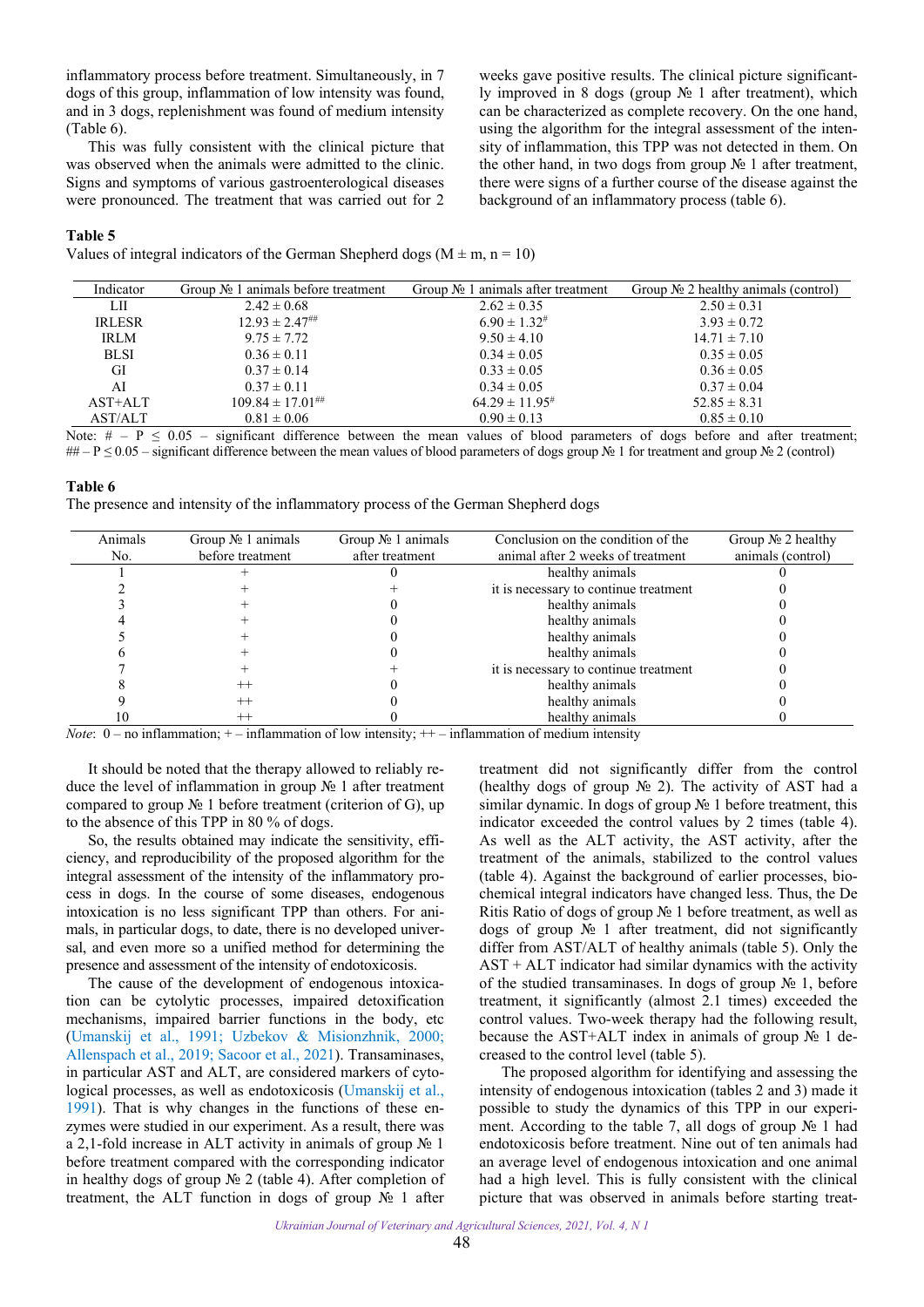<span id="page-4-0"></span>ment. The therapy made it possible to reliably reduce the intensity of endogenous intoxication in experimental dogs (criterion of G). Despite this, the entire group of animals  $N<sub>2</sub>1$ after treatment had endotoxicosis of varying intensity, which indicates their incomplete recovery.

Of no less interest are the results of a study of the presence and degree of endotoxicosis in healthy animals (healthy dogs of group № 2). Interestingly, nine of them showed a low level of endogenous intoxication, and only one dog did not show this TPP (table 7). In this regard, only one out of ten dogs in group № 2 can be considered healthy, and the above nine animals in this group are not healthy.

## **Table 7**

Presence and intensity of endogenous intoxication of the German Shepherd dogs

| Animals<br>No. | Group $N_2$ 1 animals<br>before treatment | Group $N_2$ 1 animals<br>after treatment | Conclusion on the condition of the<br>animal after 2 weeks of treatment | Group $N_2$ 2 healthy<br>animals (control) |
|----------------|-------------------------------------------|------------------------------------------|-------------------------------------------------------------------------|--------------------------------------------|
|                | $^{++}$                                   |                                          | healthy animals                                                         |                                            |
|                | $^{++}$                                   | $^{++}$                                  | it is necessary to continue treatment                                   |                                            |
|                | $++$                                      |                                          | healthy animals                                                         |                                            |
|                | $++$                                      |                                          | healthy animals                                                         |                                            |
|                | $++$                                      |                                          | healthy animals                                                         |                                            |
|                | $++$                                      |                                          | healthy animals                                                         |                                            |
|                | $++$                                      | $^{++}$                                  | it is necessary to continue treatment                                   |                                            |
|                | $++$                                      |                                          | healthy animals                                                         |                                            |
|                | $++$                                      |                                          | healthy animals                                                         |                                            |
|                | $+++$                                     |                                          | healthy animals                                                         |                                            |

*Note*:  $0 -$  no endogenous intoxication;  $+ -$  low level of endogenous intoxication;  $++ -$  the medium level of endogenous intoxication;  $++$ high level of endogenous intoxication.

In such way, the obtained results of testing algorithms for detecting and assessing the inflammatory process, as well as endogenous intoxication in dogs in combination, can be used to evaluate the state of the animal's body. In the future, this methodology of assessment of the body's conditionof may include other algorithms for determining and assessing other TPP.

From our point of view, the most relevant are such TPP as a violation of the body's immune reactivity, changes in metabolism, and many others. But up to today, the developed methodology provides the veterinarian with effective criteria for evaluating the therapy carried out by him, as well as the recovery of animals. In addition, the proposed algorithms make it possible to identify the onset of the pathological process and comprehensively assess the state of a healthy body, which is important while carrying out preventive and rehabilitation measures.

The developed methodology of assessment of the body's condition, which includes algorithms for detecting and assessing the inflammatory process and endogenous intoxication in dogs, is open to changes and additions following further use.

## **4. Conclusions**

1. The proposed algorithm for the integral assessment of the intensity of inflammation makes it possible to identify and determine the level of the inflammatory process in dogs in the dynamics of therapy for gastroenterological diseases at the beginning of the pathological state, as well as in healthy animals.

2. The developed algorithm for the integrated assessment of the level of endogenous intoxication makes it possible to identify and determine the level of endotoxicosis in dogs in the dynamics of therapy for gastroenterological diseases at the beginning of the pathological state, as well as in healthy animals.

3. The results of the conducted studies allow us to assert that the methodology of assessment of the body's condition,

which includes algorithms for detecting and assessing the inflammatory process and endogenous intoxication in dogs, is effective, sensitive and fully reproducible in practice.

4. The developed technique allows the veterinarian to determine the state of the animal's body correctly, including pathological and initial pathological changes, as well as to assess the health level of the dog.

5. The developed technique allows the veterinarian to make a responsible decision on the choice of adequate therapy, prevention or rehabilitation, which is the key to maintaining and increasing the health of the animal.

## **Conflict of interest**

The authors declare that there is no conflict of interest.

#### **References**

- [Akalaev, R. N., Rizaev, K. S., Stopnickij, A. A., & Hajdarova, S. Je.](https://cyberleninka.ru/article/n/ekstrakorporalnye-metody-detoksikatsii-v-kompleksnoy-terapii-endogennoy-intoksikatsii)  (2013). Jekstrakorporal'nye metody detoksikacii v kompleksnoj terapii jendogennoj intoksikacii. *Vestnik jekstrennoj mediciny*, 1, 95–100. URL: https://cyberleninka.ru/article/n/ekstrakorporalnyemetody-detoksikatsii-v-kompleksnoy-terapii-endogennoy-intoksikatsii (in Russian).
- [Allenspach, K. A., Mochel, J. P., Du, Y., Priestnall, S. L., Moore,](https://doi.org/10.1177/0300985818813090)  F., Slayter, M., Rodrigues, A., Ackermann, M., Krockenberger, M., Mansell, J. et al. (2019). Correlating Gastrointestinal Histopathologic Changes to Clinical Disease Activity in Dogs With Idiopathic Inflammatory Bowel Disease. *Vet Pathol*, 56(3), 435-443. doi: 10.1177/0300985818813090.
- [Borgarelli, M., & Buchanan, J. W. \(2012\). Historical review, epidemi](https://doi.org/10.1016/j.jvc.2012.01.011)ology and natural history of degenerative mitral valve disease. *Journal of Veterinary Cardiology*, 14(1), 93–101. doi: 10.1016/j.jvc.2012.01.011.
- [Borgarelli, M., Zini, E., D'Agnolo, G., Tarducci, A., Santilli, R. A.,](https://doi.org/10.1016/S1760-2734(06)70055-8)  Chiavegato, D., Tursi, M., Prunotto, M., & Häggström, J. (2004). Comparison of primary mitral valve disease in German Shepherd dogs and in small breeds. *Journal of Veterinary Car-diology*, 6(2), 27–34. doi: 10.1016/S1760-2734(06)70055-8.
- [Gabunshhina, O. D. \(2012\). Lejkogramma i lejkocitarnye indeksy](https://cyberleninka.ru/article/n/leykogramma-i-leykotsitarnye-indeksy-krovi-verblyudov-kalmytskoy-porody-camelus-bactrianus/viewer)  v krovi verbljudov kalmyckoj porody. *Aktual'nye voprosy veterinarnoj biologii*, 1(13), 3–5. URL: https://cyberleninka.ru/ ar-

*Ukrainian Journal of Veterinary and Agricultural Sciences, 2021, Vol. 4, N 1*